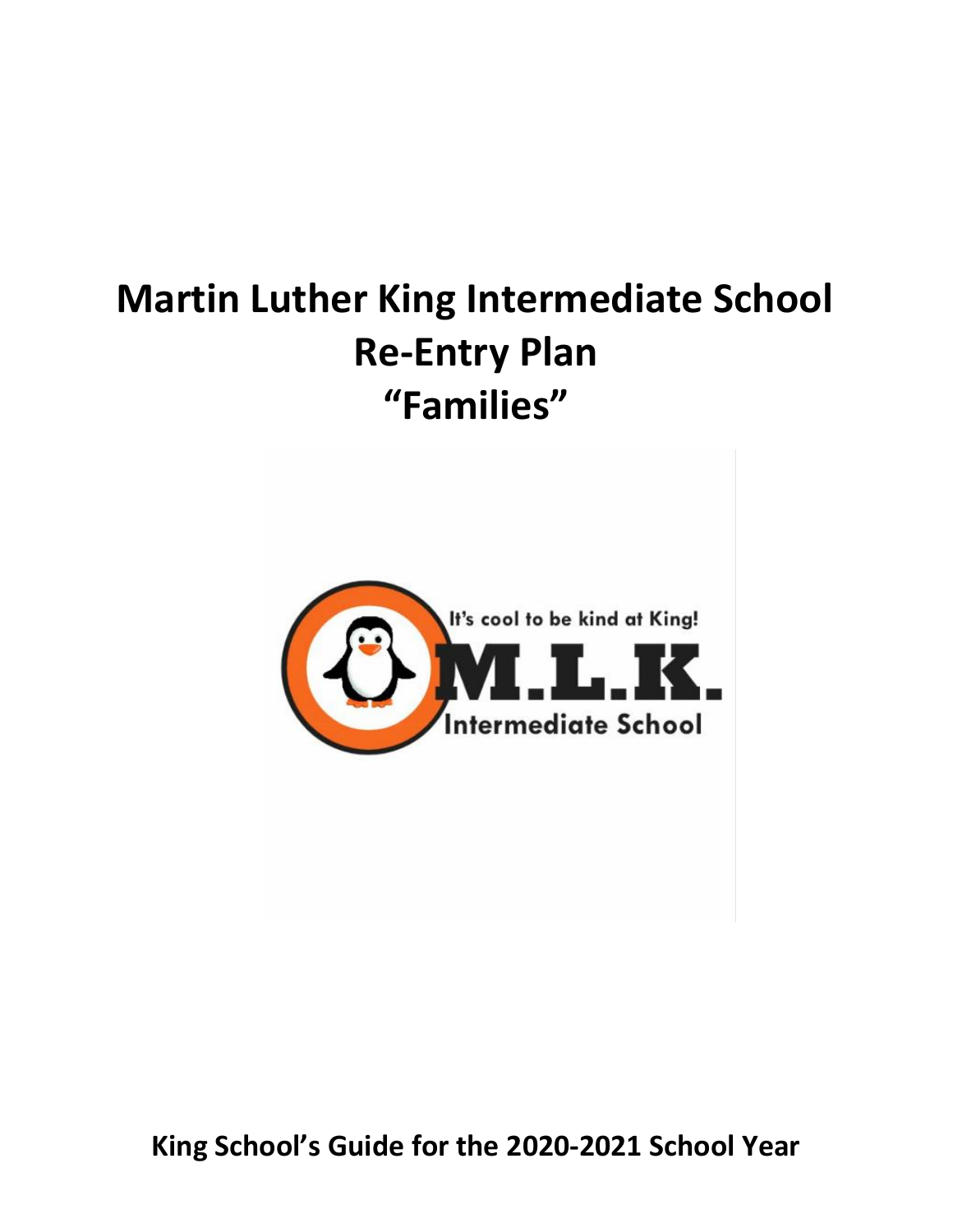# **STUDENTS RETURN**

# **HYBRID IN-SCHOOL/REMOTE INSTRUCTION SCHEDULE**

- Students following this option will attend school in person either on a Monday/Tuesday or Thursday/Friday schedule. Students will also attend school on alternating Wednesdays.
- They will follow a full in-person schedule on days they are in school, and follow a full remote learning schedule on days they are at home.
- Students who opt for the Hybrid Schedule option will enter classrooms with class sizes of no more than 12 students.
- Overall, less than half of the total school population will be in the building on any given day.

#### **REMOTE INSTRUCTION ONLY SCHEDULE**

- Students who opt to remain on the Remote Instruction Only schedule will not experience any changes to the schedule they have been following already. Their classes will continue to be live virtual instruction full-time, five days each week, during the scheduled school hours.
- Students will continue to interact virtually with their teachers and classmates.

# **WILL STUDENTS BE ABLE TO SWITCH FROM REMOTE INSTRUCTION TO HYBRID INSRTUCTION AND VICE VERSA?**

 Yes, please contact our school secretary or clerk if you would like to change your child's instruction option. Our goal is to process any request to allow for students to start their new schedule within a week.

|                | $\circ$ Secretary: Ann Borges | aborges@pway.org  | ext. 5440 |
|----------------|-------------------------------|-------------------|-----------|
| $\circ$ Clerk: | Silvania Mueller              | smueller@pway.org | ext. 5444 |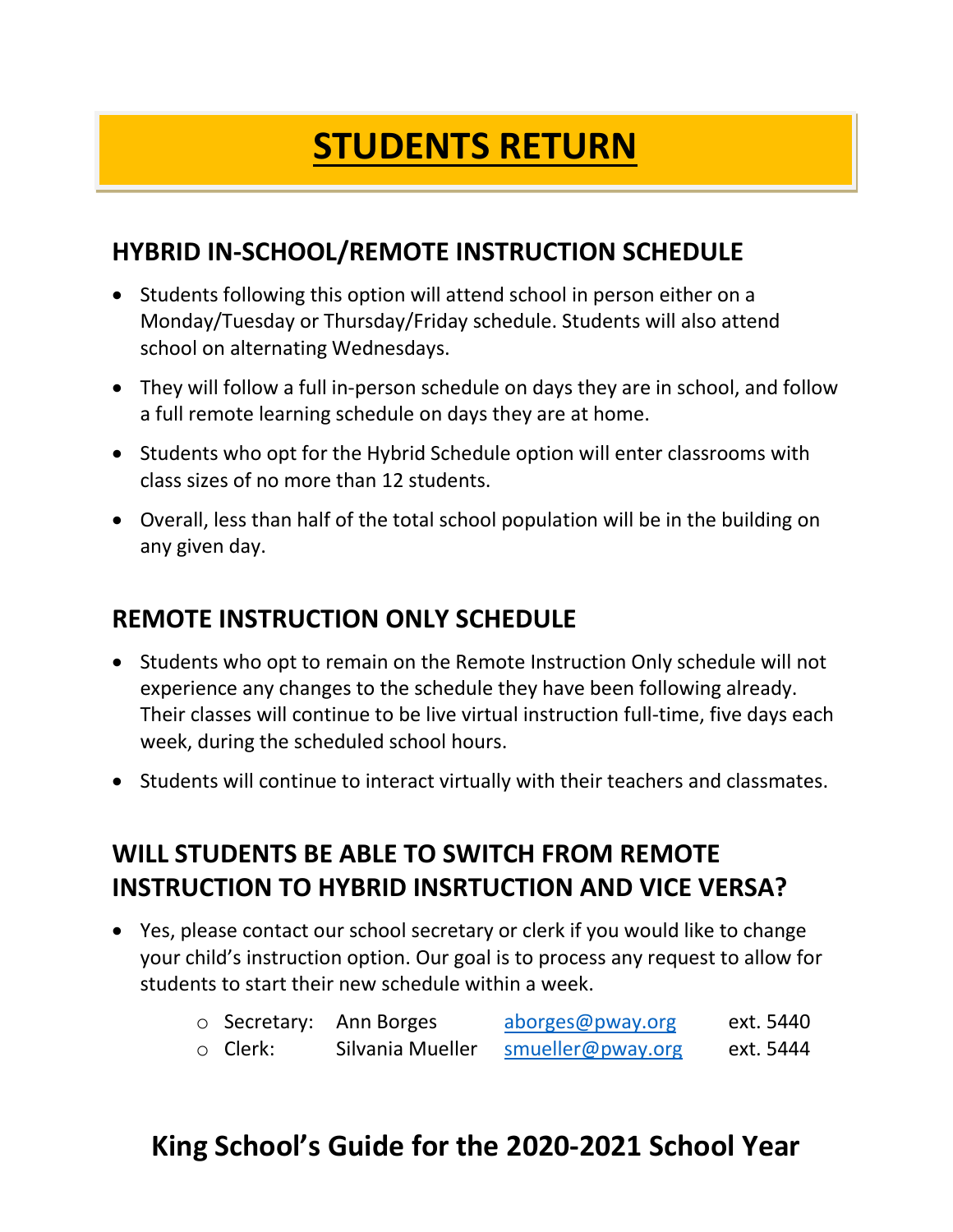# **TECHNOLOGY**

- King School will continue to have a 1:1 iPad initiative for students in both grade levels. Students on the Hybrid Schedule will be expected to bring their iPads to school.
- The district will continue to repair student iPads and provide loaners when necessary. To request an iPad repair, please first access the ITHelpDesk link found on the district website under the Remote/Virtual Instructional Plan tab to fill out a short questionnaire that details the problem. Our IT team will respond quickly to address all repair issues.
- Families who have difficulty with internet connections, please contact our main office and we will connect you to resources.
- Schoology will be used as the primary means of communication between teachers, students, and parents. Teachers will use this platform to post assignments and communicate to their entire class, as well as to individual students. Parents can create a Schoology account to access information and contact teachers.
- King School teachers will continue to use Zoom and Schoology.
- King School will continue to use Genesis as its primary source for student data, including contact information and grades. Please check to make sure all your contact information is correct, and bear in mind that the parent or guardian listed as Contact 1 will be the contact to receive emergency notifications from the district.

# **FACE COVERINGS**

- All King School teachers and staff members (regardless of their role or position) will wear face coverings at all times. Exceptions are made for medical conditions.
- All students must wear face coverings with exceptions made for medical conditions.
- Face coverings should meet school dress code requirements.
- Face covering "breaks" will be built into the school day and will be based upon class schedules.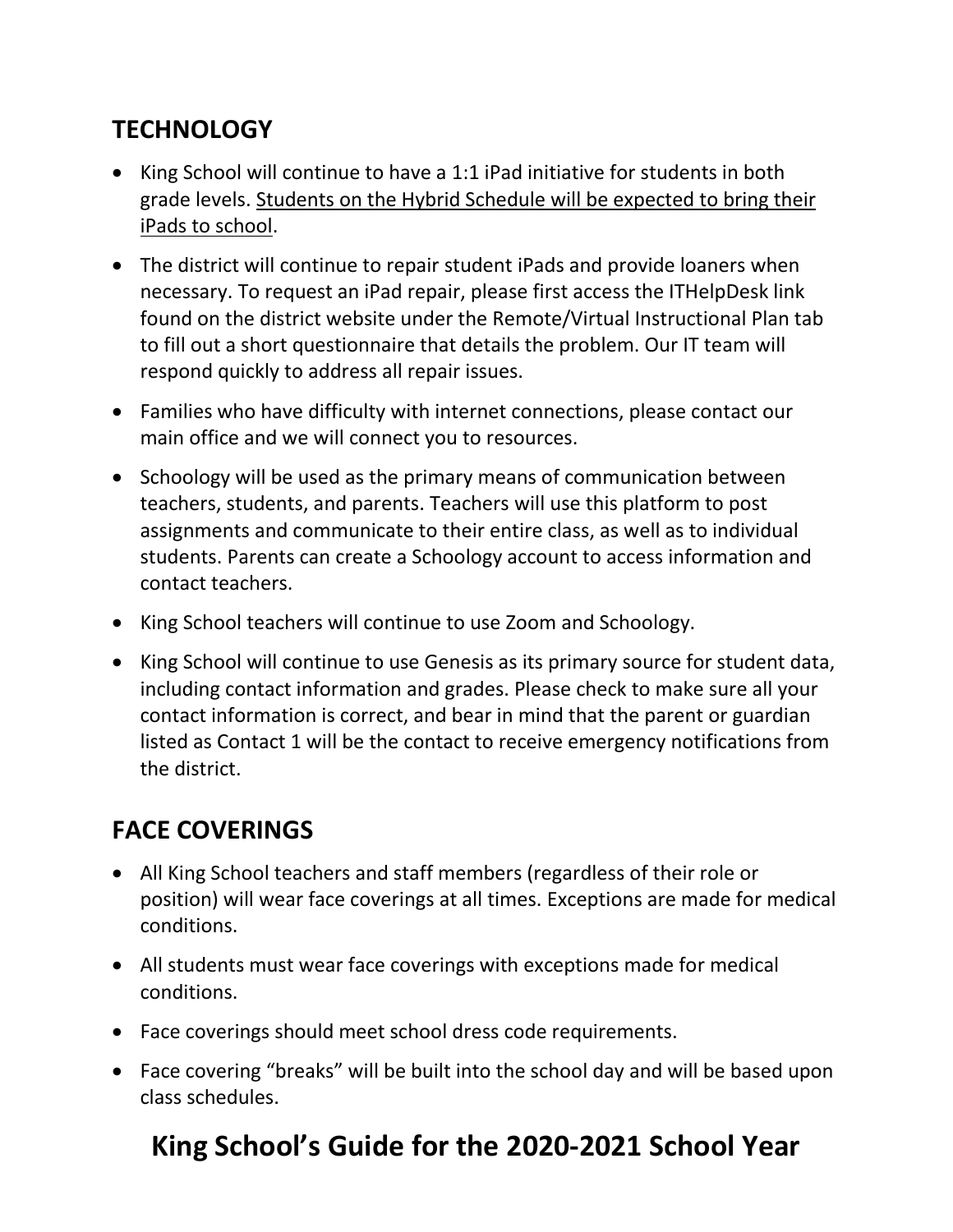#### **TRANSPORTATION**

- Bus seating will be at a reduced capacity.
- Students are to sit as socially distanced as possible from one another, unless riders are from the same household.
- Buses will be disinfected between each route with special attention paid to high touch areas.
- Students will only be allowed to ride their assigned bus.
- Weather permitting, windows will be open to facilitate airflow.
- Face coverings must be worn on buses and at bus stops.
- When arriving to King School in the morning, students will be released from each bus in an organized and staggered manner to ensure proper social distancing and a safe and orderly entrance into the building.
- At dismissal, bus students will be released from their classrooms after "walkers" have been dismissed and have left the building. This is designed to significantly reduce any contact bus students may have with other students while in their bus lines. While in their bus lines students will be six feet apart and will be escorted to their buses at the appropriate times by a teacher.

#### **LATE DROP OFF/ EARLY PICK UP ZONES**

- Late Drop Off:
	- o If you arrive to the school after 8:05am, parents are asked to drive in front of the school to the main entrance, to drop off your child.
	- o Parents are asked not to enter the building, and we ask that you wait until your child is inside of the school before driving away.
	- o Your child will head directly to their class, and our secretary or safety officer will sign in your child to record their attendance.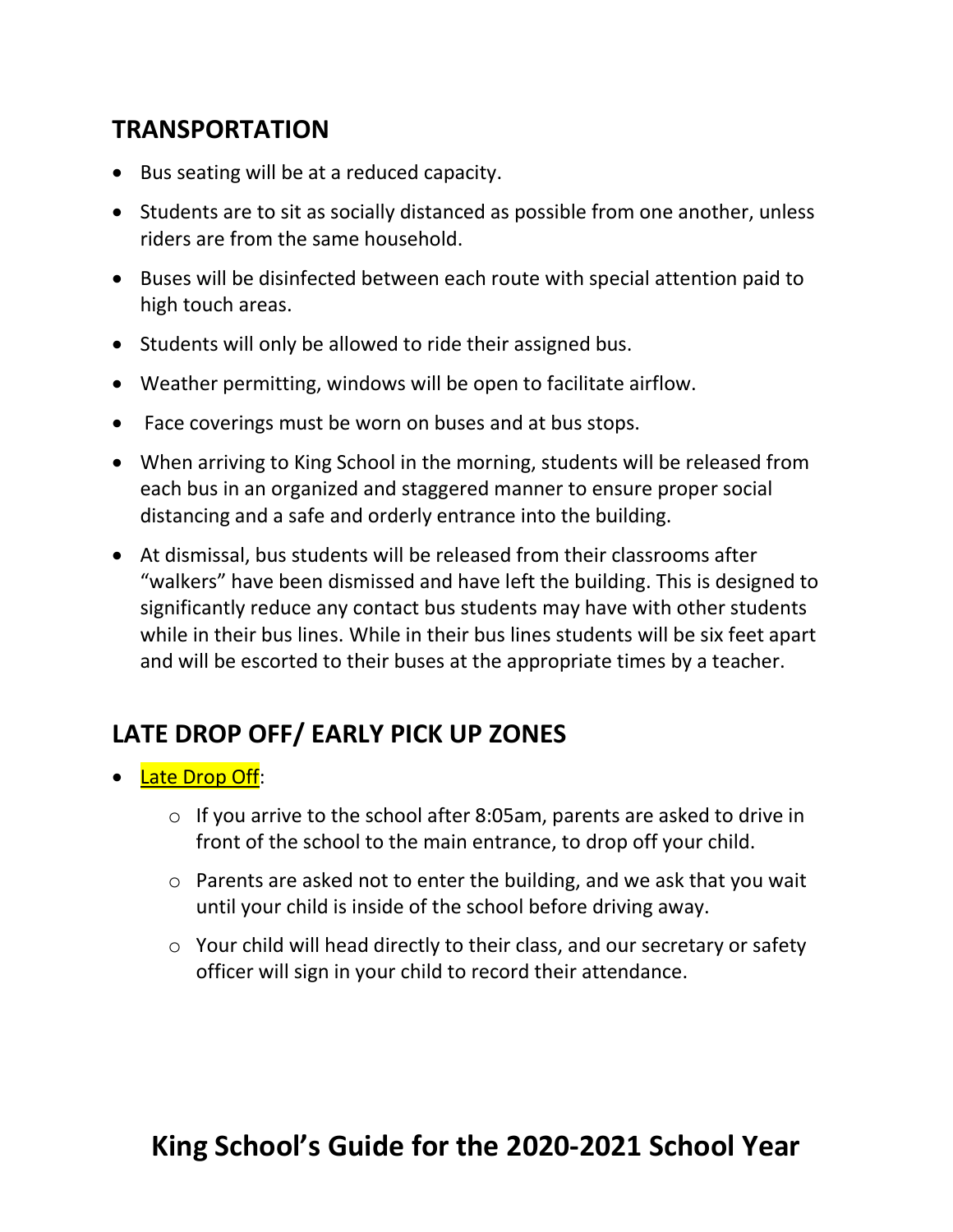- **•** Early Pick Up:
	- $\circ$  If your child must leave early, please try to send an email or a note to your child's teacher or to our main office in advance. (aborges@pway.org)
	- o Parents are asked not to enter the building when picking up students.
	- $\circ$  Upon arriving to the school please ring the doorbell and our safety officer or secretary will check your ID. You can then return to your vehicle and our safety officer will walk your child out to you when the child is ready (if they were not already waiting).
	- o Please call the main office when you are on the way or when you arrive to the school, and we will be able to have your child ready in a timely manner.

#### **ARRIVAL/DISMISSAL**

- COVID Daily Parent Form:
	- o Parents please remember to complete the **COVID Daily Parent Form** each morning before your chidl arrives to school.
	- o The **COVID Daily Parent Form** is located in Genesis and directons can be found on our King School website's "Quicklinks" under **REMOTE/HYBRID LEARNING INFORMATION**.
- Arrival:
	- o **Students getting dropped off or walking** will be allowed to enter the school once the bell rings at **7:45am**. The late bell will ring at **8:05am**.
	- o Students will be allowed to enter the building at two locations: Door 7 (side entrance closest to the parking lot) and the Main Entrance.
	- o At 7:45, you will be allowed to enter the staff parking lot to drop off your child (Please do not enter the parking lot prior to 7:45am).
	- o When you enter the lot, please release your child at the walkway leading to the side entrance of the school (Door 7).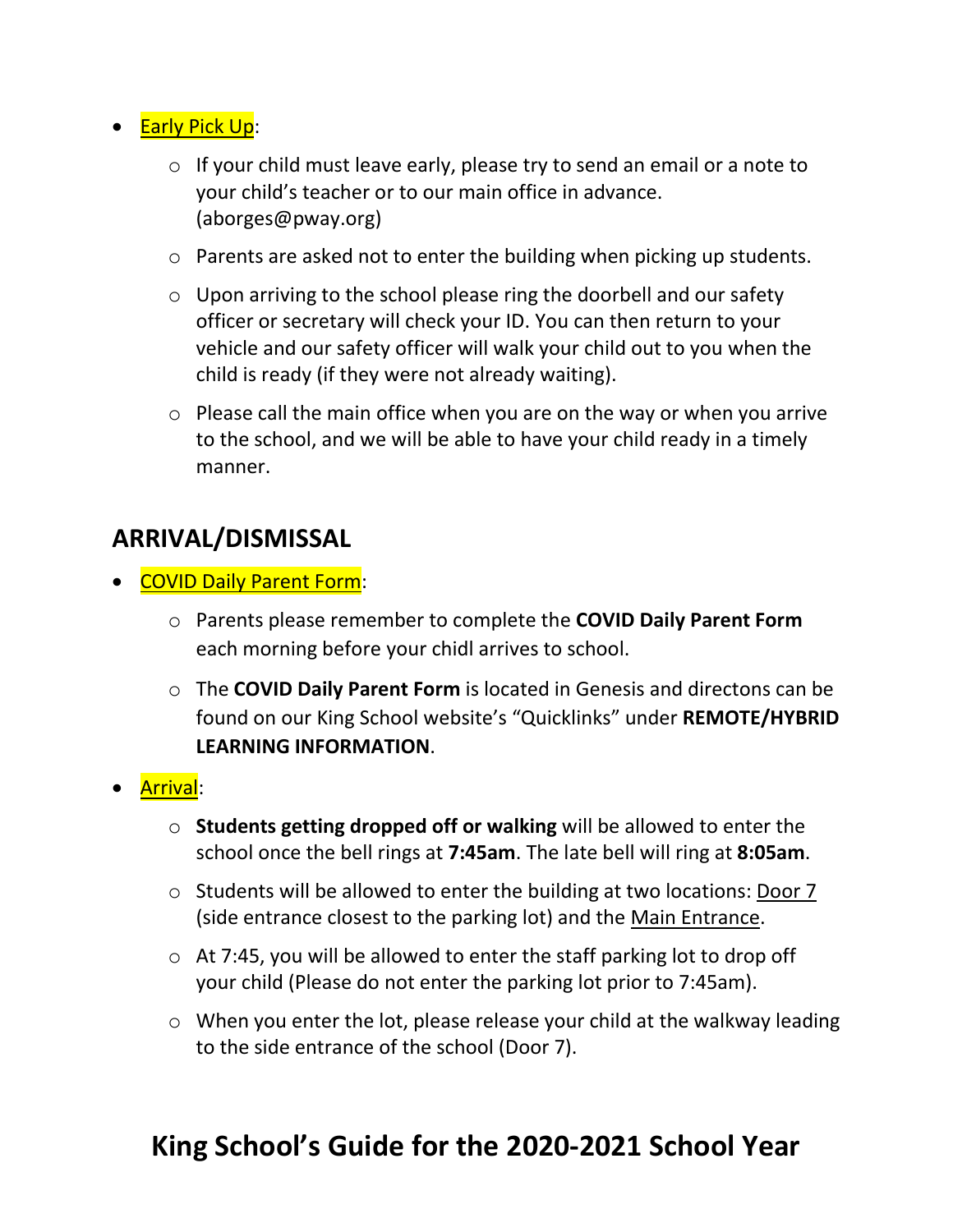- o After dropping off your child, we ask that you exit the parking lot in an effort to help keep the traffic moving smoothly. Please refrain from parking in the lot when dropping off your child.
- o **Bus students** will remain seated on their buses until directed by a teacher to exit. Students will be released from each bus in an organized and staggered manner to ensure proper social distancing and a safe and orderly entrance into the building.

#### • Students Entering the Building:

o Please refer to the "Health Office/School Nurse Procedures: October 2020" portion of this document for the specific details about the health/safety procedures we will be implementing upon student entry into King School.

#### Dismissal:

- o School ends at **2:20pm**.
- o **Students getting picked up or walking** are designated as "walkers." Please be mindful that fourth grade students (walking home or getting picked up by car) will be dismissed from Door 7 (the door closest to the staff parking lot) and are not required to be signed out.
- o Fifth grade "walkers" will exit from Door 5.
- $\circ$  If you will be picking up your child at dismissal, you can park in the staff lot and wait in the area outside of Door 7.
- o Students not picked up by 2:30 will be brought back into the school, and can be picked up from the main office.
- o **Bus students:** At dismissal, bus students will be released from their classrooms after "walkers" have been dismissed and have left the building, to significantly reduce contact bus students might have with other students. There will be floor markers at each line to ensure students remain 6 feet apart while in the line. Teachers will supervise students while in their bus lines and will escort them to their respective buses at the designated time.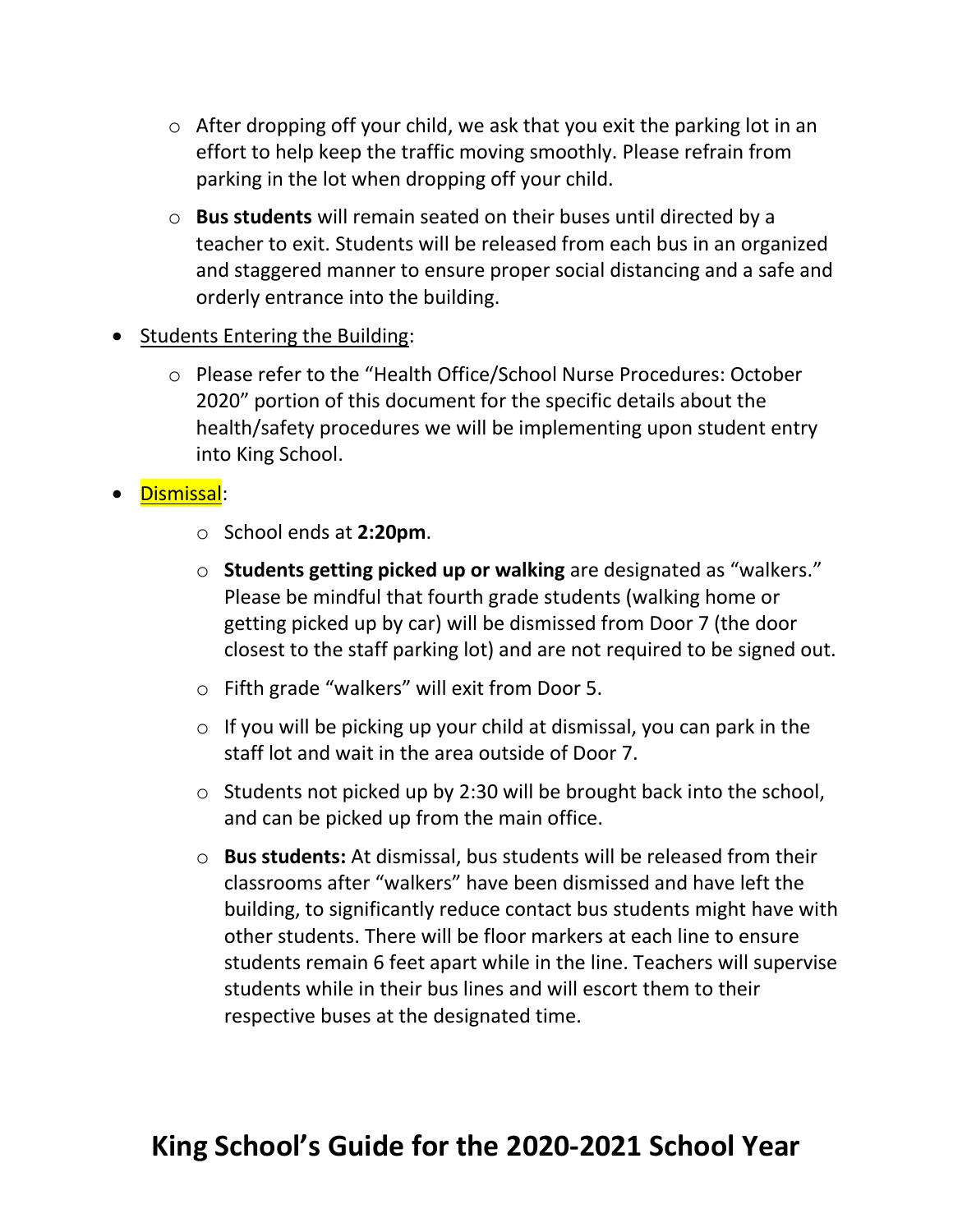# **CLASSROOMS & OTHER LOGISTICS**

# **CLASSROOMS**

- King School classrooms are arranged to accommodate no more than 12 student desks spaced six feet apart. Desks will face the same direction.
- Non-traditional classrooms and spaces (such as the counseling office) have been modified to ensure proper social distancing.
- The King School master schedule has been designed to limit movement within the building throughout the day.
- King School teachers in all content areas have modified their instructional plans to reduce student contact and maintain social distancing. Supplies will not be shared.

# **HALLWAYS/RESTROOMS/WATER FOUNTAINS**

- Each time students enter the hallway as a class, they will be escorted by a teacher who will ensure they are in a single file and appropriately socially distancing.
- Hallway travel will be reduced to prevent multiple classes from moving in the same area at the same time.
- Floor markers have been placed throughout the building to remind students to remain 6 feet apart from one another while in the hallway.
- As needed, teachers will be directed to only move in specific directions when escorting their class in the hallway.
- Restrooms will be limited to one student at a time, and hall monitors will ensure this practice is maintained. Restrooms will be cleaned at established times throughout the day.
- Water fountains will only be used to refill water bottles. Students are encouraged to bring labeled, refillable water bottles to school.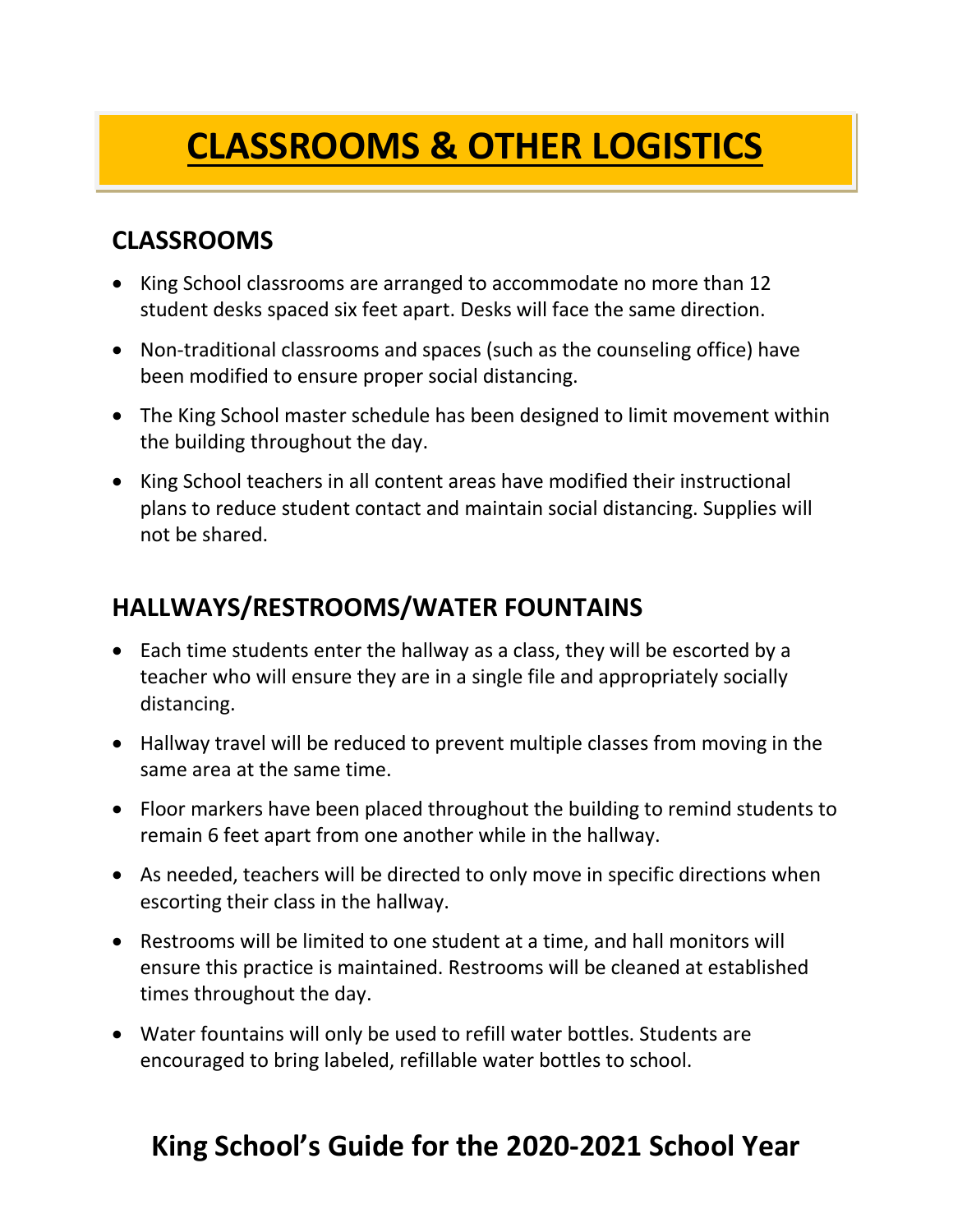## **SAFETY REMINDERS**

- Hand sanitizer stations have been increased throughout the building.
- Hand washing procedures will be established and students will be required to wash their hands several times a day (including before and after lunch/recess).
- Safety signage has been strategically placed throughout the building.
- Plexiglas barriers have been installed in areas requiring frequent interaction with the public, such as our main office.
- High traffic areas throughout King School now include floor markers to indicate social distancing.
- Security Drills will follow State and County guidance while keeping socially distant.

## **PHYSICAL ED, ART, MUSIC, AND OTHER SPECIAL AREA CLASSES**

- Students should wear comfortable clothes to school on days that they have PE.
- Indoor physical activities will be conducive to face coverings and outdoor activities will be carefully planned and may include face coverings. PE class will be held outside as much as possible throughout the school year.
- Students will not share materials in Art or any other special area class. Each student will have their own bag/bin of supplies to use in their special area classes.
- All students will participate in general music class, and special guidelines about singing or playing wind instruments in school will be conveyed by Mr. Buchanan (Vocal Music) and Mr. Plesnarski (Band).
- Mr. Plesnarski (Band) and Ms. Schilla (Orchestra) will continue to offer their programs, and the necessary safety protocols will be exercised. Modifications will be shared regarding the playing of wind instruments and students in our orchestra program will be able to play their instruments in school as normal.
- To allow time for proper cleaning between special area classes, some special area teachers may need to travel to the homeroom classrooms to administer their lessons.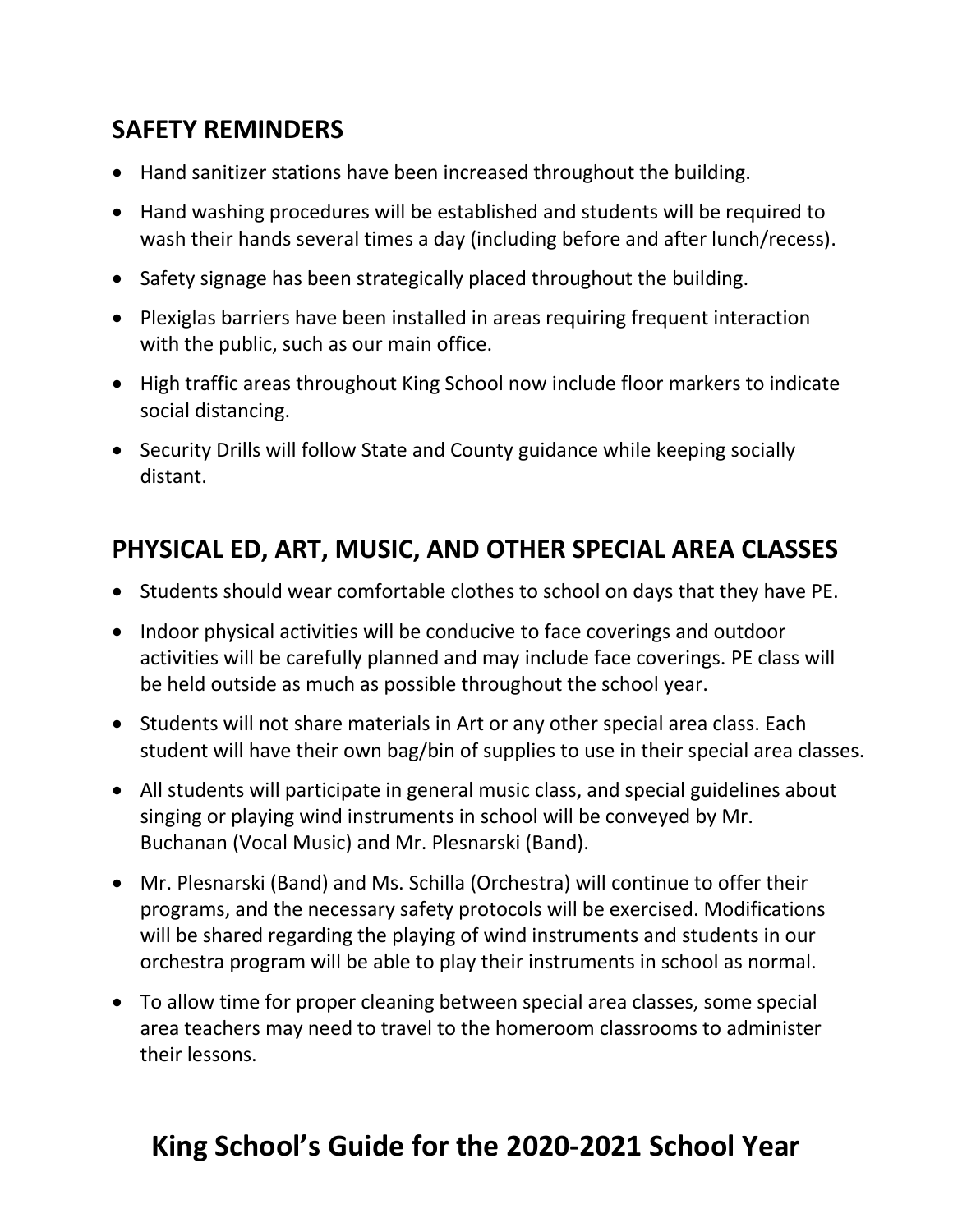# **EXTRACURRICULAR ACTIVITIES**

- King School extracurricular activities and clubs will be decided upon based on health and safety regulations.
- Until further notice, our after-school clubs will take place virtually.

# **FOOD SERVICES/LUNCH**

- Food Services will provide breakfast and lunch in the "Grab and Go" style.
- Students will be allowed to remove face coverings when eating or drinking.
- During breakfast and lunch periods, students will be socially distanced and seated in desks six feet apart in the cafeteria. Students will be able to communicate with one another while remaining seated at their respective desks.
- We anticipate no more than 10-15 students in the cafeteria during breakfast and about 15-20 students in the cafeteria during each lunch period.
- Students receiving free/reduced meals will take home meals for remote learning days and will receive home delivery if quarantined.

#### **OUTDOOR RECESS**

- Recess will be staggered with zones and boundaries developed between groups. Students must remain with their class and in their assigned zone for the entire recess time.
- Any equipment used will be sanitized regularly and all students will wash hands after recess.
- Face coverings will be required during recess.

#### **SPECIAL SERVICES**

 Students with Health Care Plans, Individual Education Plans (IEPs), 504 Plans or other documentation will be assessed for any additional needs.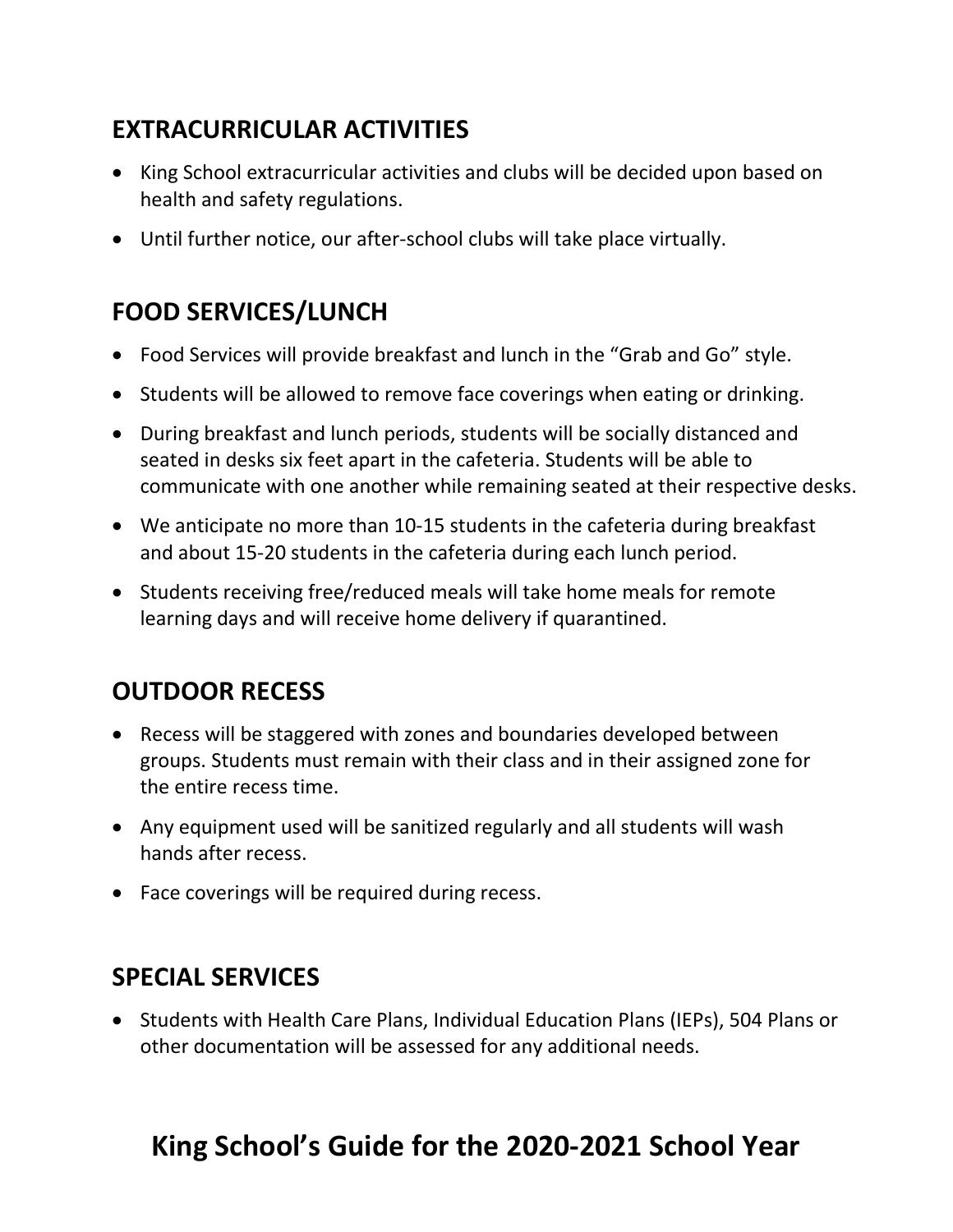- Staff working with students who require hands-on work or other intervention will wear Personal Protective Equipment (PPE) to keep them and their students safe.
- In-person testing and evaluations will be completed as quickly as possible when school resumes.
- IEP meetings may continue to be held virtually based on meeting social distancing requirements.
- Accommodations will be made for special education students' transportation needs.

# **OTHER ACTIVITIES**

- Field trips, assemblies, and other large gatherings are not planned at this time.
- King School events, PTO meetings, and other parent activities will be held virtually until further notice. We will do our best to continue to be as welcoming and engaging as possible through our new meeting platforms.
- Our King School event calendar will continue to be sent home prior to the start of each month, and will be posted on our school website.
- King School's indoor facilities will not be used by outside groups during the pandemic.

# **VISITORS**

- Visitors, including parents, will only be admitted for emergency reasons. Please refer to the "Late Drop Off/Early Pick up" and "Arrival/Dismissal" portion of this document for the general protocols.
- Essential visitors will be restricted and will be required to wear face coverings and will be required to have their temperature taken prior to entering the building.
- Special procedures have been established for deliveries, including designated drop-off points/areas.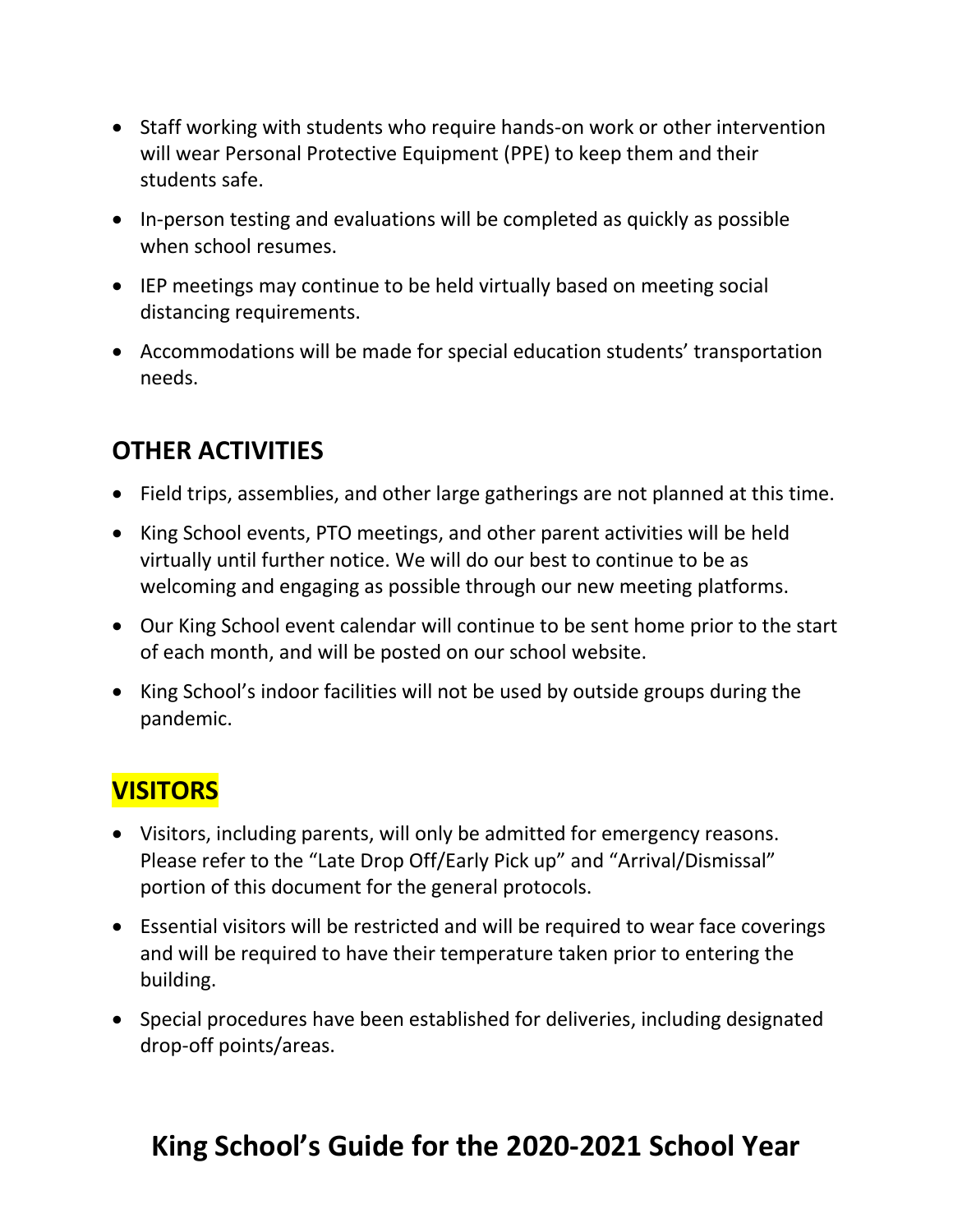# **CLEANING**

- Extensive deep cleaning of King School has continued throughout the school year in preparation for hybrid learning.
- Increased daily cleaning protocols continue to be instituted throughout the entire building, with an emphasis on high touch/high traffic areas.
- Schedules have been created for cleaning each restroom in the building multiple times during each day. This also applies to specific classrooms.
- Each classroom has a sink and a soap dispenser, along with a hand sanitizer station. Both will remain filled, checked daily and replenished as needed.
- Disinfectant will be readily available to all staff so cleaning can take place throughout the day.
- School equipment throughout the building will be cleaned and sanitized before and after use.
- If any instance occurs where an area was used by a sick person, it will be closed for proper cleaning and disinfecting.
- Ventilation systems will be cleaned and serviced to ensure the cleanest air possible.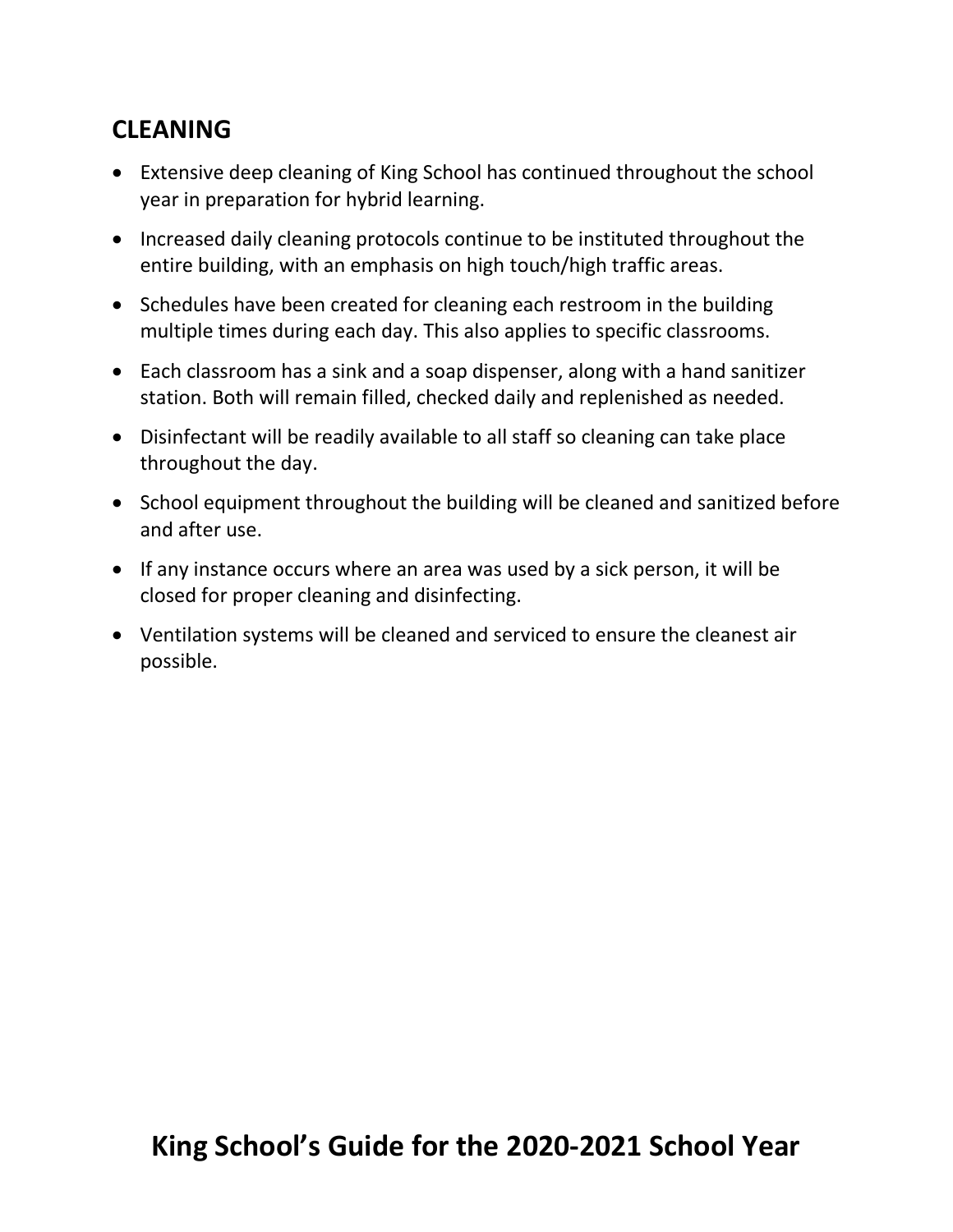# **HEALTH OFFICE/SCHOOL NURSE PROCEDURES: March 2021**

# **I. Entry into School Building**

#### **Parents please remember to complete the COVID Daily Parent Form each morning before your chidl arrives to school.**

- A. All students will be screened outside by staff members.
- B. Students will have their temperature taken with no-contact forehead thermometer. If temperature is 100.4 or higher, student will be asked to step to the side. After several minutes, temperature will be retaken. If it is still 100.4 or higher, student will be sent home according to the district Re-Entry Plan. If student came on a bus, the secretary will call the parent to come pick up the student immediately.
- C. Students with a fever will be escorted to the school nurse, using a less congested route. After an assessment by our school nurse, the student will be placed in our designated area and will be monitored and supervised to await parent pick-up. When the parent/guardian comes to school to pick up the student, he/she will be escorted, via the least congested route, outside to meet them.
- D. During the first few days of school, our nurse may have a station outside the school building, so that they can receive student medications and orders from parents.

#### **II. Isolation Rooms**

- A. An Isolation Room (classroom) has been set up in case a student has a temperature of 100.4 or higher or exhibits specific COVID-19 related symptoms. Students will wait in that room until picked up by a parent/guardian or designee.
- B. Students will be monitored and supervised while waiting in the isolation room. If there is an emergency, the school nurse will be notified immediately.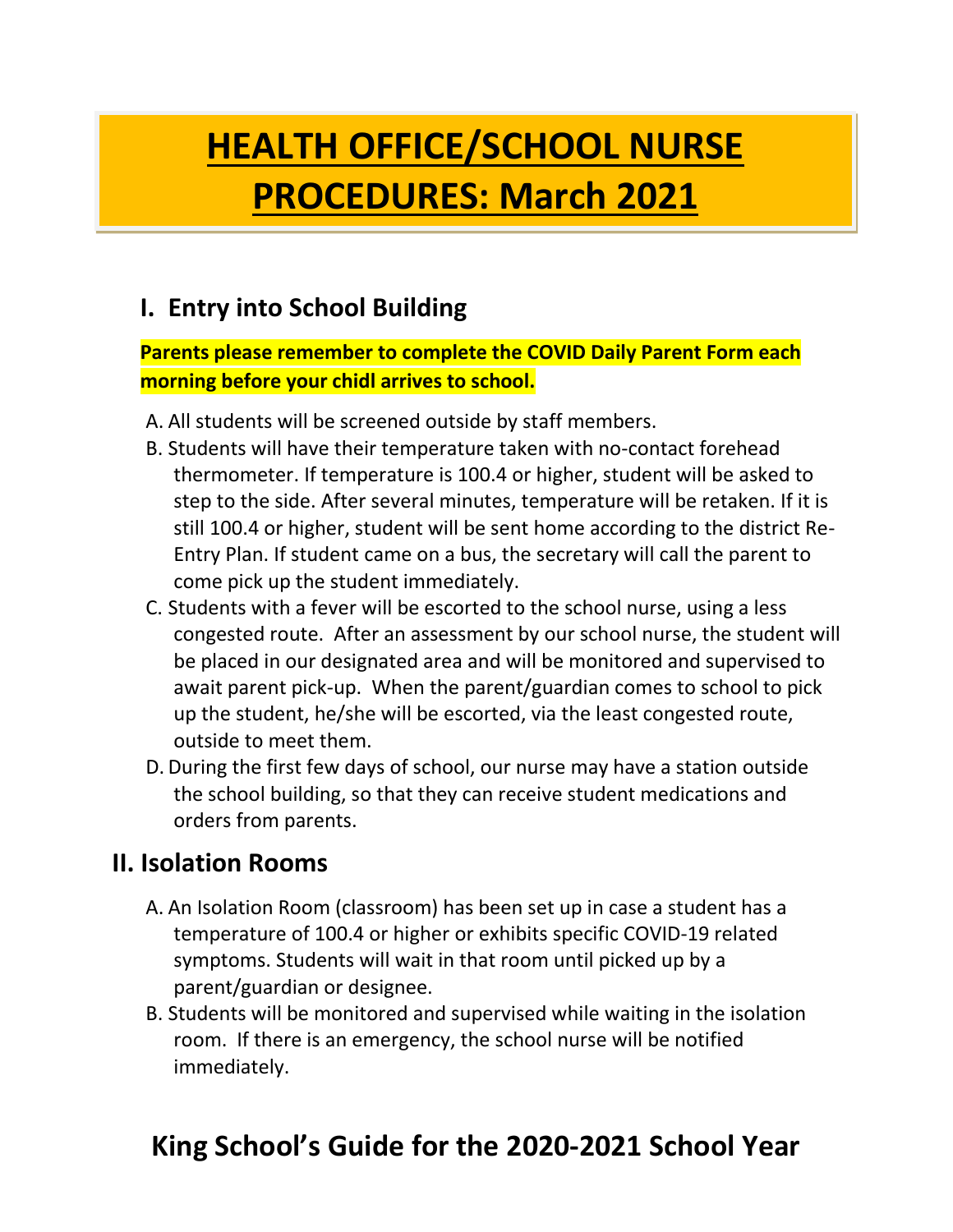C. The isolation room will be thoroughly cleaned and sanitized after students have been there.

#### **III. Health Offices**

- A. School nurses will wear face masks when in the school building. They have been provided with additional PPE (surgical masks and face shield) they may use when attending to students in the health office. They will don surgical masks, face shields, gloves and gown when entering the Isolation room. N95 masks will also be available. Face shields will be cleaned by the nurse after each use.
- B. Chairs in the waiting area will be placed at least 6 feet apart. Curtains around cots will be used whenever possible to separate offices.
- C. Our nurse will use the usual criteria for sending ill students home, with extra consideration of COVID-19 symptoms. Any student with symptoms of COVID-19 will be walked to the isolation room, and the parent will be called to pick the student up immediately.
- D. Students with symptoms of COVID-19 will be picked up by a parent/guardian.
- E. Parent/guardian of students sent home with COVID-like symptoms must contact their health care provider the same day, and follow instructions. The student cannot return to school until they can show proof of a negative COVID-19 test, or they have a note from their health care provider stating that they are safe to return to school. All notes will be verified by the school nurse.
- F. School nurses will follow "Sick Students Safe Return to School" in the Re-Entry Plan (attached).
- G. For positive cases, nurses will immediately notify building administrators, health services supervisor, and the county board of health. Students' privacy will be maintained as much as possible.
- H. School nurses will work with county health department staff to help with contact tracing as requested.
- I. As nebulizer treatments pose a risk of viral aerosolization, they should only be used for students who cannot use an inhaler, or during emergencies. Nurses will speak to parents to get doctor's orders and inhalers if possible.
- J. Nebulizer treatments (changes due to COVID):
	- 1. Only the nurse and one student should be in the health office during nebulizer treatments.
	- 2. Nurses will don mask, face shield and gloves.
	- 3. Office windows will be open if possible.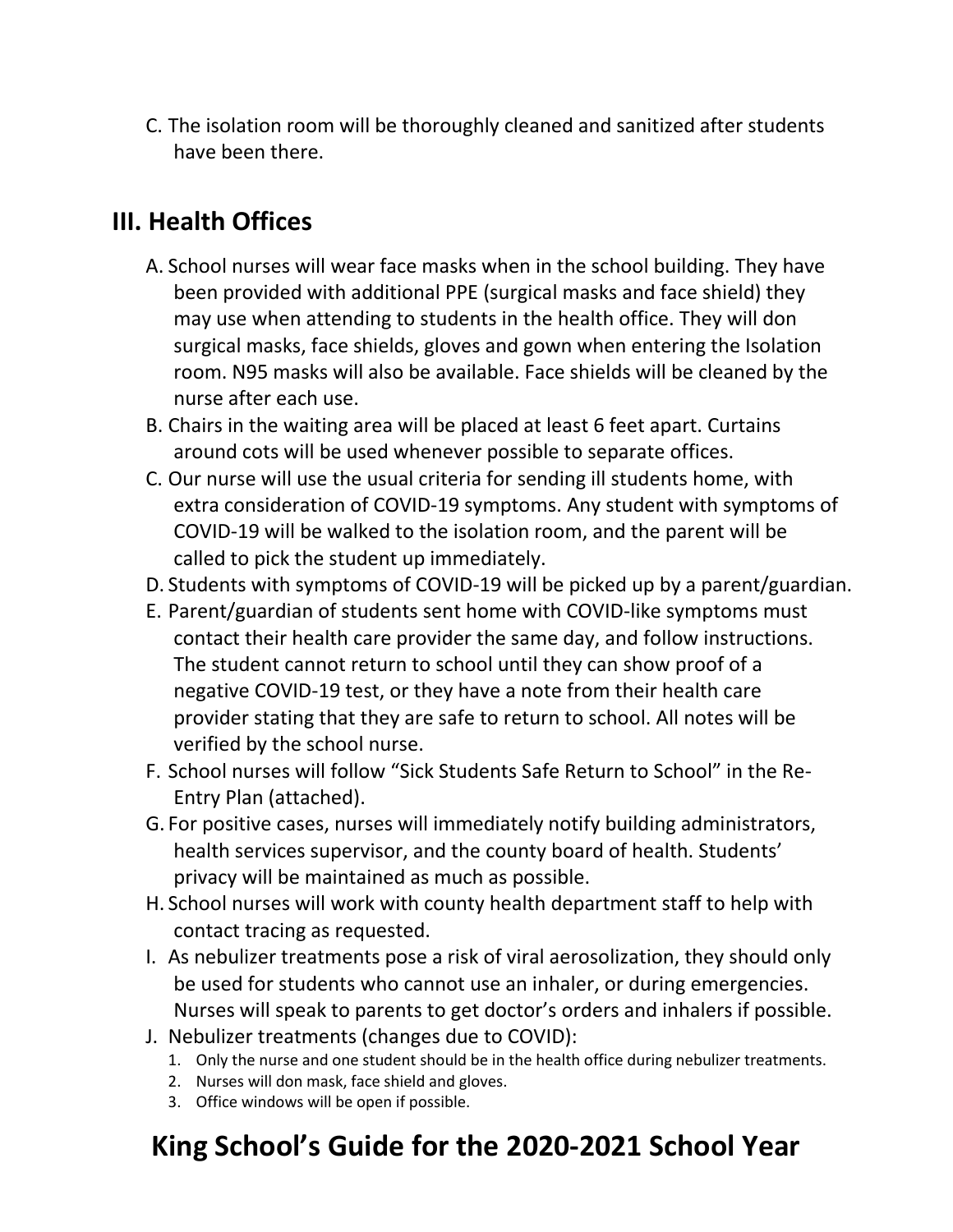- 4. Tubing will be washed with warm water after use.
- 5. Health offices will be provided with disposable tubing and filters to be used if a student has not brought in tubing.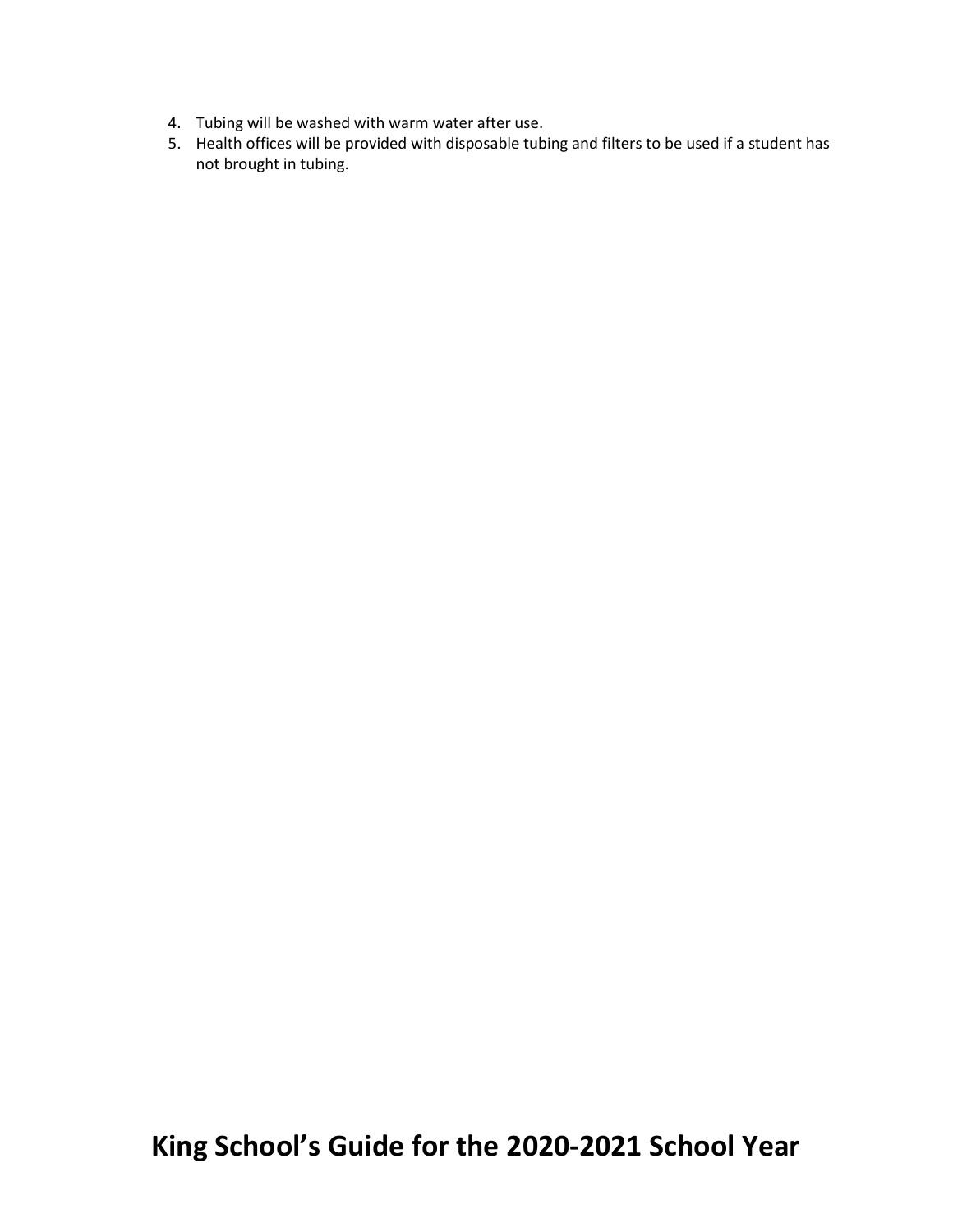# **STAYING HEALTHY**

Don't place other students and staff at risk of becoming ill and increasing the likelihood that King School will need to close a classroom, wing, or building. Please screen your child every morning to determine if any signs or symptoms of COVID-19 are present.

#### **STOP! DON'T SEND YOUR CHILD TO SCHOOL IF THEY HAVE—**

- Fever over 100.4 °F
- Chills
- Cough
- Shortness of breath or difficulty breathing
- Fatigue
- Muscle or body aches
- Headache
- New loss of taste or smell
- Sore throat
- Congestion or runny nose
- Nausea or vomiting
- Diarrhea

## **IF YOUR CHILD IS SICK AT SCHOOL**

- Students exhibiting any of the above symptoms during the school day will be moved to the health isolation room. Parents/Guardians will be notified to pick up their child. Please ensure all contact information in Genesis is correct and up to date.
- Parents/Guardians of any student who contacts COVID-19 or has been advised to quarantine should notify their school nurse.
- Parents/Guardians will be contacted by the school if their child has come in close contact with a confirmed positive case of COVID-19 and given the next appropriate steps.
- The District will continue to inform parents of all emergency notification through phone, email, and the district website.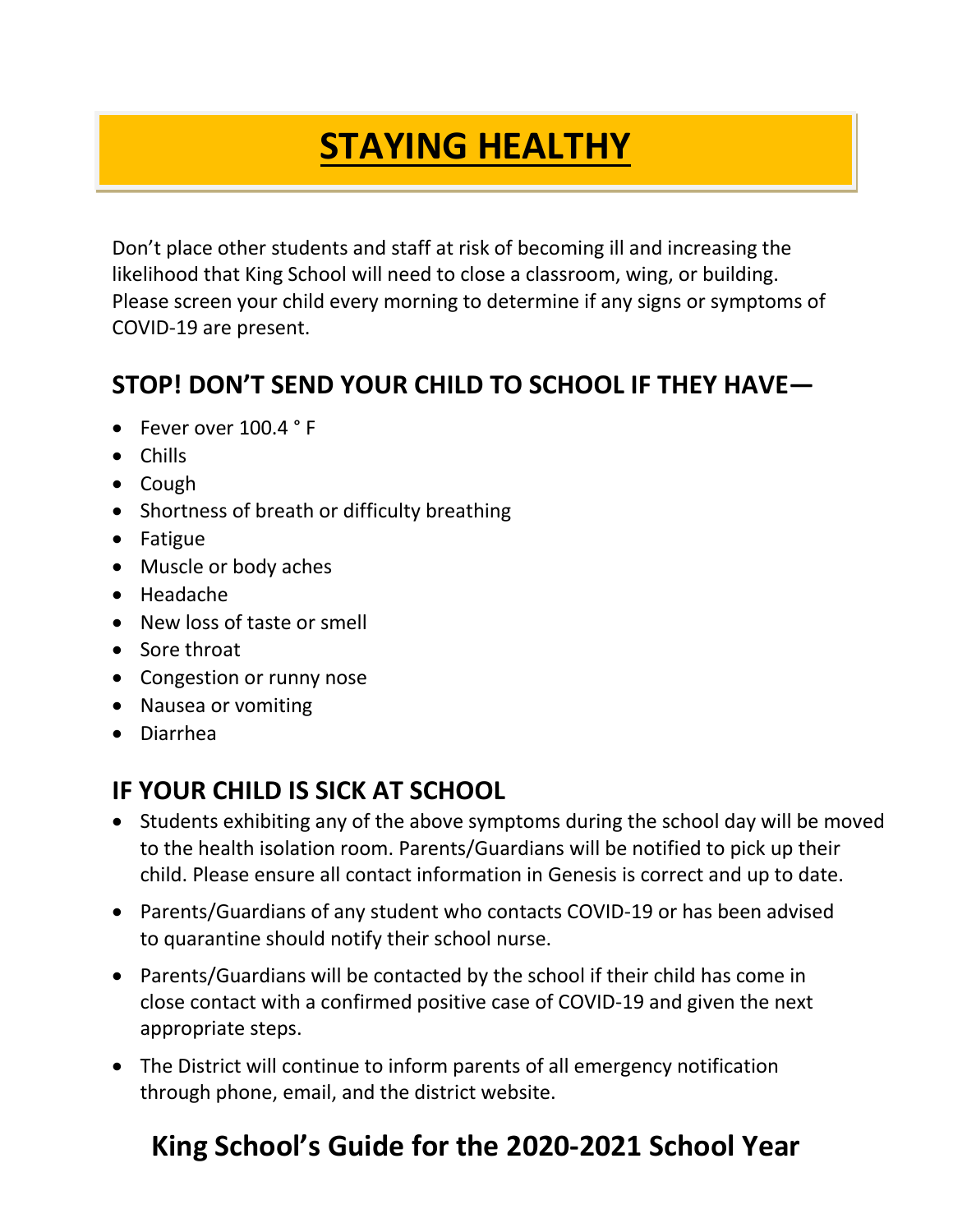#### Ľ **SICK STUDENTS SAFE RETURN TO SCHOOL**

We will immediately notify parents/guardians about any potential exposure to COVID-19 and conduct Contact Tracing. Students with confirmed exposure to, or testing positive for, COVID-19 may return to school buildings after the following protocols are met**\***:

## **POSITIVE TEST**

- Remain home and away from others.
- 14 days have passed since initial symptoms.
- No fever (100.4 F or greater) in at least 72 hours without using fever-reducing medication.
- Cough or breathing problems resolve.
- Provide a doctor's note.

## **CLOSE CONTACT WITH POSITIVE CASE**

- Positive Symptomatic follow positive test protocols.
- Positive Asymptomatic stay home 14 says following test and keep away from others.
- Negative: Contact in Household quarantine for 14 days after household individual's quarantine is complete and new symptoms have not appeared.
- Negative: Contact Out of Household quarantine for 14 days from last contact and new symptoms have not appeared.

#### **NEGATIVE TEST – OTHER ILLNESS**

- Stay home until feeling better.
- No fever (100.4 F or greater) for 24 hours without using fever-reducing medication.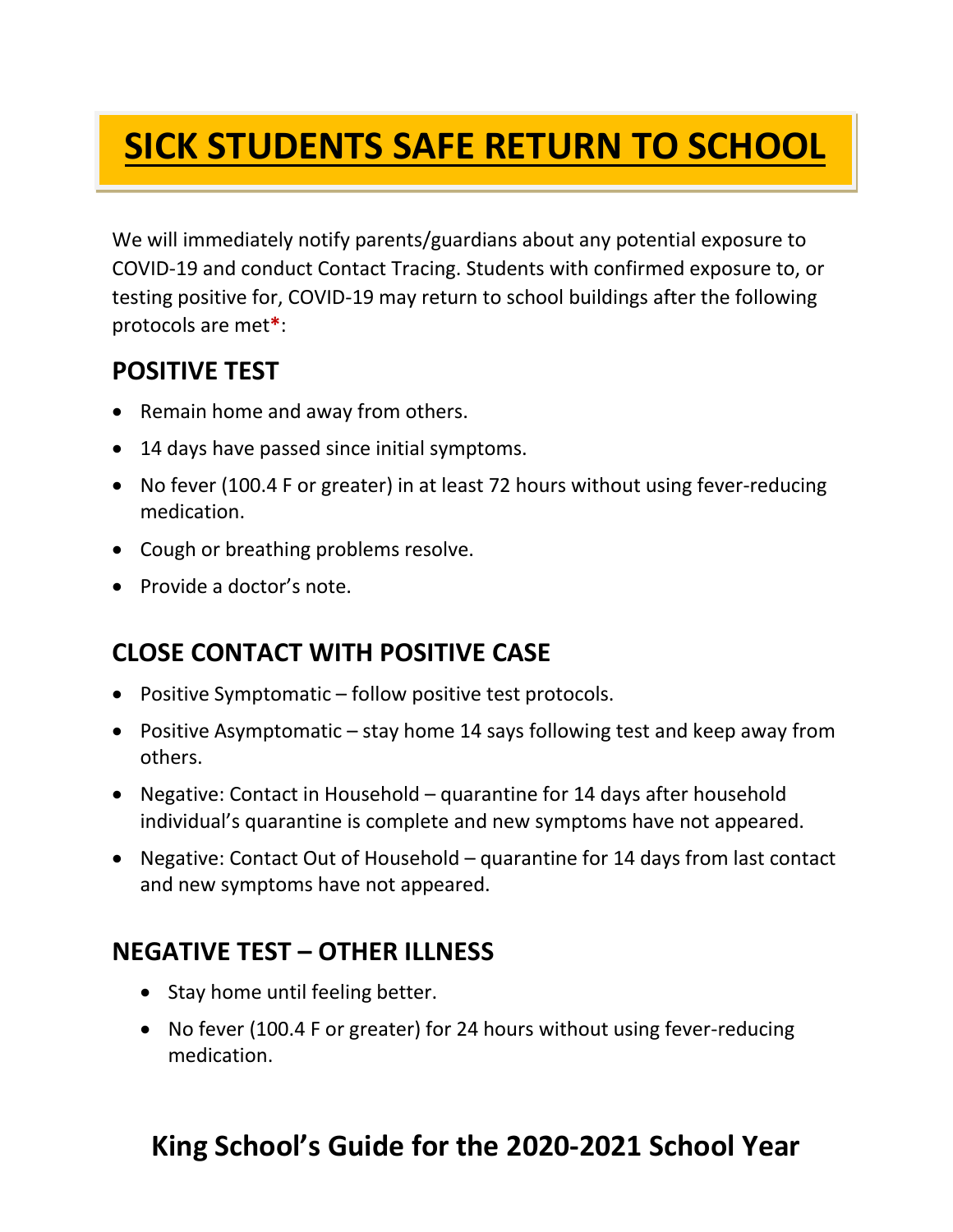#### **NO TEST OR WAITING FOR TEST RESULTS**

- Remain home and away from others.
- 14 days have passed since symptoms started.
- No fever (100.4 F or greater) in at least 72 hours without using feverreducing medication.
- Cough or breathing problems resolve.

**\*Please note that we will follow CDC guidelines, as they continue to evolve and update.**